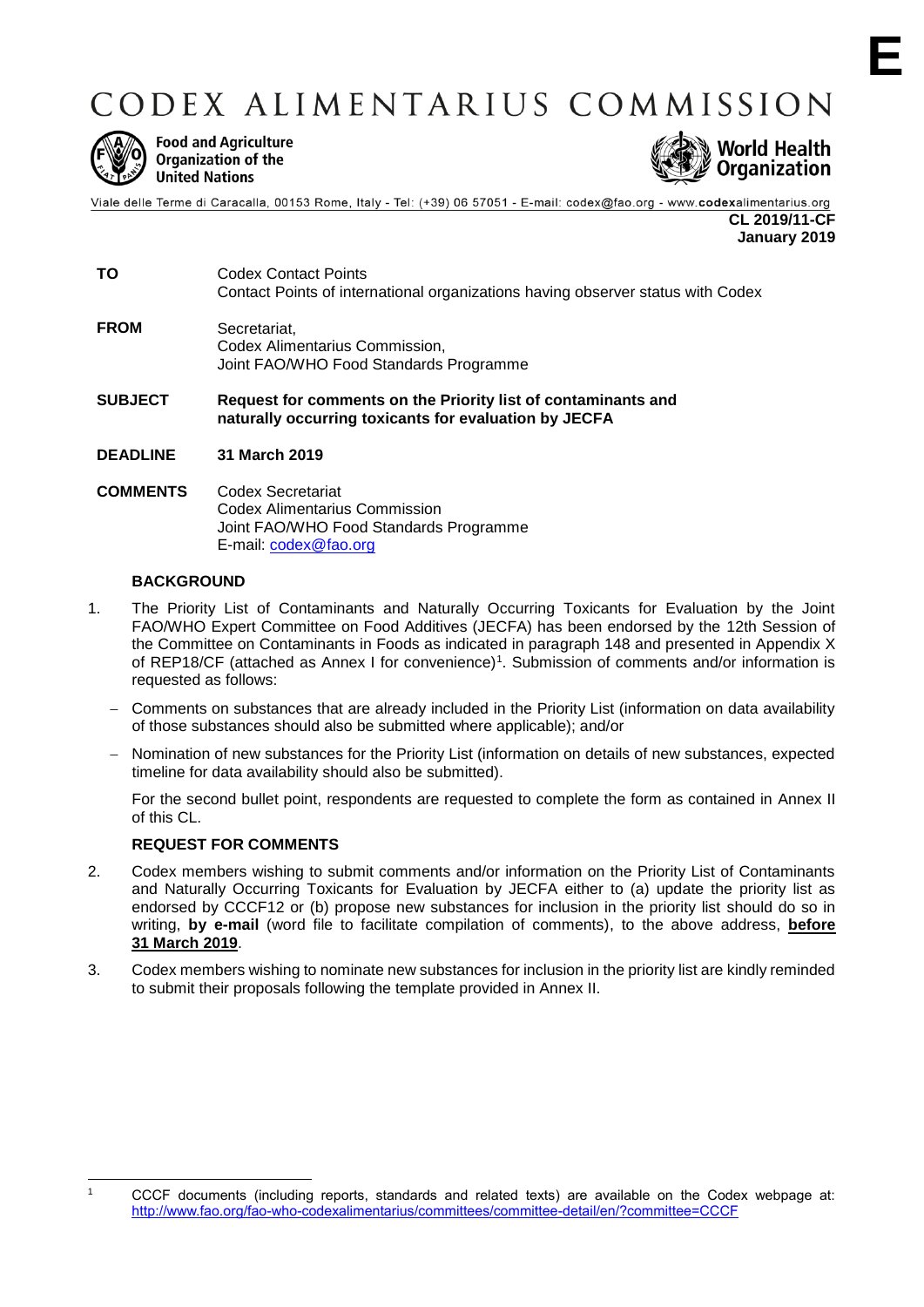# **ANNEX I**

## **PRIORITY LIST OF CONTAMINANTS AND NATURALLY OCCURRING TOXICANTS FOR EVALUATION BY JECFA**

| <b>Contaminants and</b><br><b>Naturally</b><br><b>Occurring</b><br><b>Toxicants</b> | <b>Background and</b><br>Question(s) to be<br><b>Answered</b>                                                                                                                                                                                                                                          | Data Availability (When,<br>What)                                                                                                                                                                                                                                                                                                                                                                                                                                                                                                                                                                                                                                                                             | <b>Proposed By</b>                                                                               |
|-------------------------------------------------------------------------------------|--------------------------------------------------------------------------------------------------------------------------------------------------------------------------------------------------------------------------------------------------------------------------------------------------------|---------------------------------------------------------------------------------------------------------------------------------------------------------------------------------------------------------------------------------------------------------------------------------------------------------------------------------------------------------------------------------------------------------------------------------------------------------------------------------------------------------------------------------------------------------------------------------------------------------------------------------------------------------------------------------------------------------------|--------------------------------------------------------------------------------------------------|
| Dioxins <sup>2</sup>                                                                | Full evaluation<br>(toxicological assessment<br>and exposure assessment)<br>to update 2001 JECFA<br>assessment and<br>incorporate data on<br>developmental effects from<br>in utero exposures.                                                                                                         | EFSA assessment available<br>September 2018<br>Canada and Brazil: occurrence<br>data on foods of animal origin.                                                                                                                                                                                                                                                                                                                                                                                                                                                                                                                                                                                               | Canada                                                                                           |
| Inorganic Arsenic                                                                   | 2001 JECFA evaluation<br>based on cancer effects.<br>This evaluation would<br>focus on non-cancer<br>effects<br>(neurodevelopmental,<br>immunological and<br>cardiovascular) and could<br>inform future risk<br>management needs.<br>NOTE: needs to be put in<br>context to cancer risk<br>assessment. | USA: occurrence data on rice<br>cereals, and rice and non-rice<br>products; 2016 risk<br>assessment; 2016 draft action<br>level for inorganic arsenic in<br>rice cereal<br>USA: conducting<br>neurodevelopmental study in<br>rats to assess impact of<br>arsenic on behavior; study to<br>be completed in 2019, results<br>expected in 2020<br>Brazil: iAs occurrence data in<br>rice; submitted total As data on<br>poultry, pork, fish, and cattle<br>meat<br>Japan and China: occurrence<br>data on rice and rice products<br>(already submitted to<br>GEMS/Food)<br>AU/NZ: total diet study;<br>occurrence data in rice<br>products.<br>India: occurrence data in rice<br>Turkey: occurrence data in rice | <b>USA</b>                                                                                       |
| Scopoletin                                                                          | Full evaluation<br>(toxicological assessment<br>and exposure assessment)<br>in fermented Noni juice                                                                                                                                                                                                    | CCNASWP still working on<br>standard for noni juice and<br>data availability                                                                                                                                                                                                                                                                                                                                                                                                                                                                                                                                                                                                                                  | FAO/WHO<br>Coordinating<br>Committee for<br>North America and<br>South-West Pacific<br>(CCNASWP) |
| Ergot alkaloids <sup>3</sup>                                                        | Full evaluation<br>(toxicological assessment<br>and exposure assessment)                                                                                                                                                                                                                               | EFSA (2012) report<br>EU: occurrence data<br>(collecting); assessment on<br>exposures to ergot alkaloids<br>(EFSA report published in May<br>2017)<br>Canada: occurrence data<br>(commodity specific and<br>unprocessed cereal grains)<br>NZ: occurrence data on<br>cereals (2-year collection, will<br>provide data from first year)                                                                                                                                                                                                                                                                                                                                                                         | EU; Canada                                                                                       |

 $\sqrt{2}$ Lower priority: JECFA evaluation to build on the ongoing work at national and regional re-assessment of dioxins.

<sup>3</sup> Ergot is mentioned in quality chapter, suggestion for integration into GSCTFF.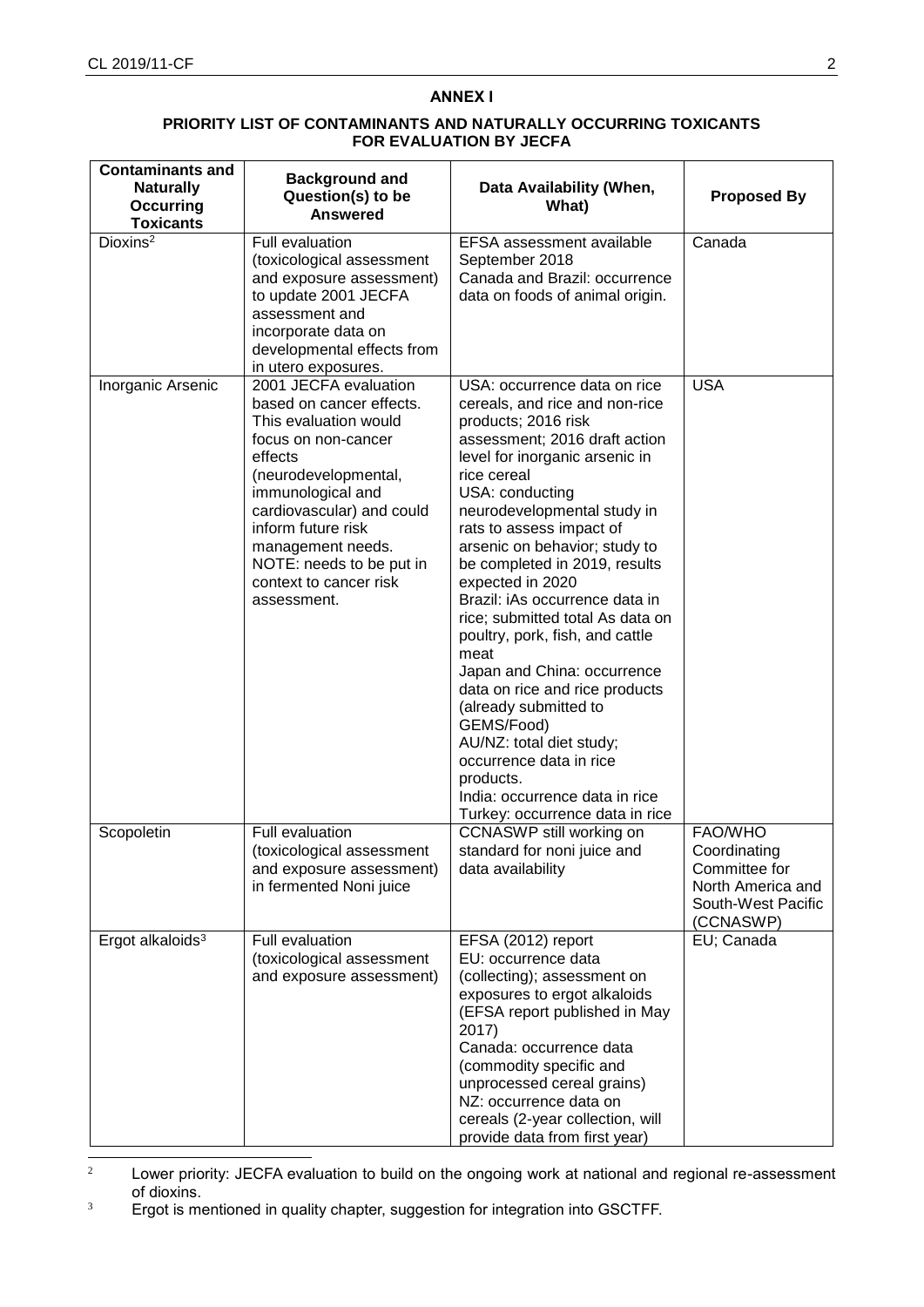1

| <b>Contaminants and</b><br><b>Naturally</b><br>Occurring<br><b>Toxicants</b> | <b>Background and</b><br>Question(s) to be<br><b>Answered</b>                                                                                                                       | Data Availability (When,<br>What)                                                                                                                                                                                                                                                                                                                                                                                                     | <b>Proposed By</b>                                    |
|------------------------------------------------------------------------------|-------------------------------------------------------------------------------------------------------------------------------------------------------------------------------------|---------------------------------------------------------------------------------------------------------------------------------------------------------------------------------------------------------------------------------------------------------------------------------------------------------------------------------------------------------------------------------------------------------------------------------------|-------------------------------------------------------|
| Ciguatoxins <sup>4</sup>                                                     | <b>Full evaluation</b><br>(toxicological assessment<br>and exposure<br>assessment), including<br>geographic distribution and<br>rate of illness; congeners;<br>methods of detection | India<br>EU: Eurocigua project, RASFF<br>US: occurrence data (outbreak<br>management)<br>Australia: illness data<br>Cuba: epidemiological data<br>Japan: Data available and will<br>reach out to FAO secretariat<br>regarding submission. Japan<br>can provide information on<br>methods.<br>FAO/WHO scientific meeting<br>scheduled for November 2018.<br>To support this meeting, there<br>has been a call for data and<br>experts. | <b>CCCF</b>                                           |
| <b>Trichothecenes</b><br>(T2 and HT2)                                        | Update of risk assessment,<br>including exposure<br>assessment<br>(T2, HT2, DAS)                                                                                                    | Brazil: occurrence data in<br>cereals<br>Canada: occurrence data<br>(commodity specific and<br>unprocessed cereal grains)<br>Cuba: epidemiological data<br>EU: Report by EFSA on dietary<br>exposure published in July<br>2017. Data will be made<br>available to GEMS/food<br>database.                                                                                                                                              | JECFA83,<br>recommendation<br>supported by<br>CCCF11. |

<sup>&</sup>lt;sup>4</sup> The calls for data and for experts for the meeting on Ciguatoxins is available on the respective FAO and WHO websites: FAO: [www.fao.org/food/food-safety-quality/scientific-advice/calls-data-experts/en/](http://www.fao.org/food/food-safety-quality/scientific-advice/calls-data-experts/en/) WHO:<http://www.who.int/entity/foodsafety/call-data-expert/en/index.html>